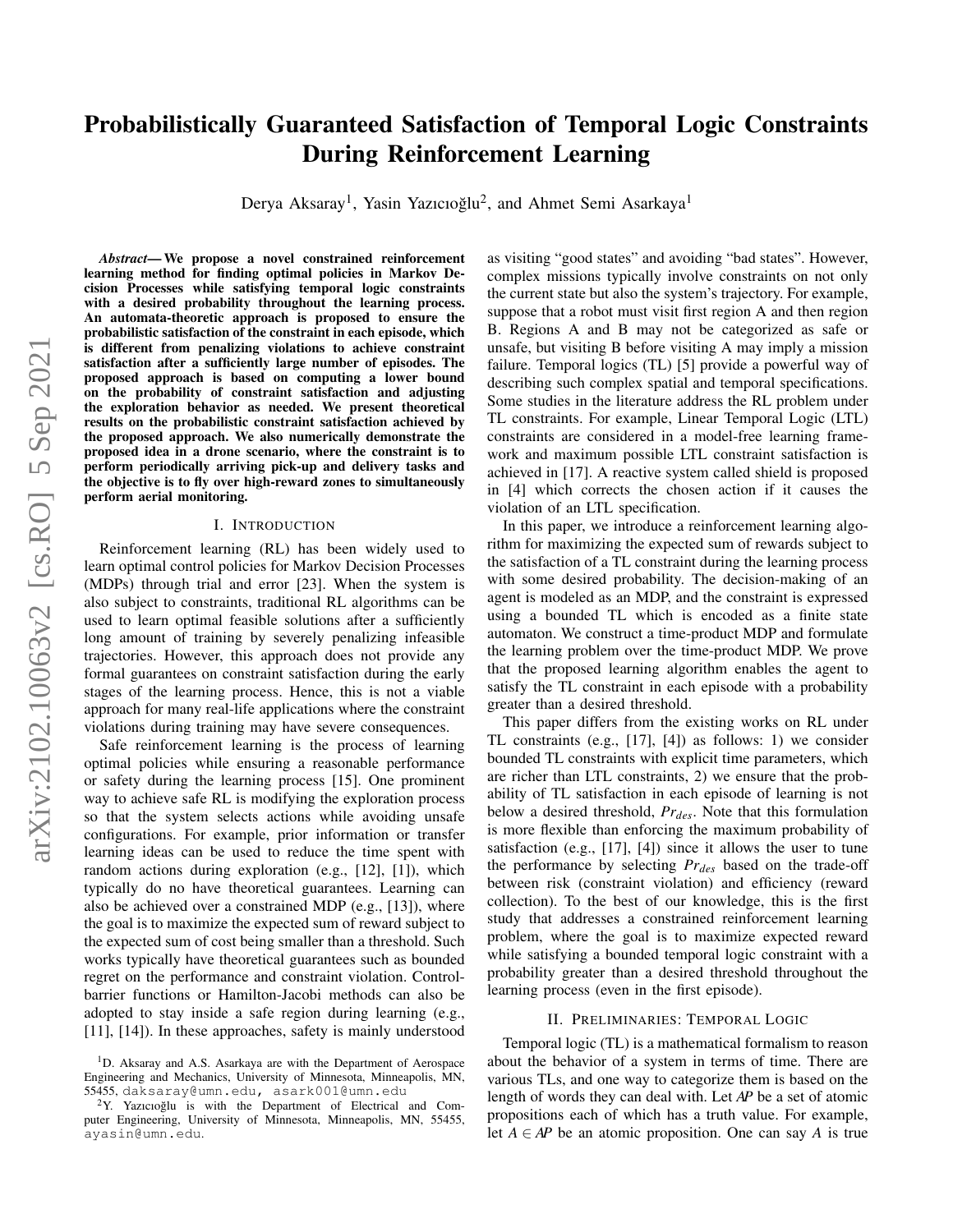if a drone is monitoring region *A* and it is false otherwise. A word is a sequence of elements from *AP*. In this regard, there are TLs like Linear Temporal Logic (LTL) that can deal with words of infinite length. LTL is extensively used in various domains and has efficient off-the-shelf tools for verification and control synthesis (e.g., [16], [20]). While LTL can express a specification such as "eventually visit region A", it cannot capture temporal properties with explicit time constraints (e.g., "eventually visit region A in 10 minutes"). Temporal logics such as Bounded Linear Temporal Logic ([18], [24]), Interval Temporal Logic [10], and Time Window Temporal Logic [26] deal with words of finite length to overcome this limitation. For most of the bounded TLs, satisfactory cases are called accepting words. The set of all accepting words is called the accepting language of the TL, which can be represented as a deterministic finite state automaton (FSA)  $\mathscr{A} = (Q, q_{init}, 2^{AP}, \delta, F_{\mathscr{A}})$  where *Q* is a finite set of states,  $q_{init} \in Q$  is the initial state,  $2^{AP}$  is the input alphabet,  $\delta$  :  $\overline{Q} \times 2^{AP} \rightarrow Q$  is the transition function,  $F_{\alpha} \subset O$  is the set of accepting states.



<span id="page-1-0"></span>Fig. 1. (a) The FSA of "eventually from time 1 to 3, visit A for 2 consecutive time steps".  $Q = \{q_{init}, q_0, q_1, q_2, q_3, q_4, q_5\}$ ,  $AP = \{A, \neg A\}$ where  $\neg A$  refers to the negation of A,  $\top$  is the true constant,  $\delta(q_{init}, \top) = q_1$ ,  $\delta(q_1, A) = q_2, \ \delta(q_1, \neg A) = q_4, \ \delta(q_4, A) = q_5, \ \delta(q_2, A) = \delta(q_5, A) = q_3,$  $F_{\mathscr{A}} = \{q_3\}$ . Note that each path that starts from  $q_{\text{init}}$  and ends at  $q_3$ represents an accepting word. (b) The modified FSA of "eventually from time 1 to 3+τ, visit A for 2 consecutive time steps" for all possible  $\tau$ .

Temporal relaxation can be defined for any bounded TL specification with explicit time parameters. For instance, consider a specification as "eventually from time 1 to 3, visit region A for 2 consecutive time steps". Its temporally relaxed version will be "eventually from time 1 to  $3+\tau$ , visit region A for 2 consecutive time steps" where  $\tau$  is a slack variable that can expand or shrink the time window. Such a temporal relaxation idea has been introduced for TWTL in [26], [3], and the authors also propose an algorithm that constructs an FSA encoding all the possible temporal relaxations of a formula. For example, Fig. [1](#page-1-0) illustrates the FSAs of a bounded TL formula and its temporally relaxed version.

# III. PROBLEM STATEMENT

# *A. Motivation*

We consider an MDP,  $M = (S, A, \Delta_M, R)$ , where *S* is the state-space, *A* is the set of actions,  $\Delta_M : S \times A \times S \rightarrow [0,1]$  is a probabilistic transition relation, and  $R: S \times A \rightarrow \mathbb{R}$  is a reward function. Moreover, let *AP* be a set of atomic propositions, each of which has a truth value over the state-space. Let  $l : S \to 2^{AP}$  be a labeling function, which maps every  $s \in S$ to the set of atomic propositions that are true when the system is in state *s*. An example of an MDP, a set of atomic propositions, and a labeling function is shown in Fig. [2.](#page-1-1)

Given an MDP,  $\pi : S \to A$  is called a policy. A policy  $\pi$ is stationary if it does not change over time. In traditional



<span id="page-1-1"></span>Fig. 2. An MDP where  $S = \{s_0, s_1, s_2\}$ ,  $A = \{a_1, a_2\}$ ,  $AP = \{A, B\}$ ,  $l(s_2) =$  ${A}$ ,  $l(s_0) = \emptyset$ ,  $l(s_1) = {B}$ . Labels on each edge indicate the corresponding action and transition probability.  $\varepsilon, \beta, \gamma \in (0,1)$ .

RL, the probabilistic transition relation ∆*<sup>M</sup>* is assumed to be unknown, and the agent is required to find an optimal control policy  $\pi^*$  that maximizes the expected sum of rewards, i.e.,  $\mathbb{E} \left[ \sum_{k=0}^{T} r_{k+t+1} \right]$  or  $\mathbb{E} \left[ \sum_{k=0}^{\infty} \gamma^k r_{k+t+1} \right]$  where  $r_t$  is the reward obtained at time *t*, and  $\gamma \in (0,1]$  is the discount factor. In the literature, various learning algorithms, e.g., Q-learning [27], were shown to find the optimal policy.

In many real-life problems, the agent may also have constraints that should be satisfied during learning. For example, some safety constraints can be enforced by redefining the state-space (e.g.,  $S' = S \setminus S_c$  where  $S_c \subset S$  is the set of unsafe states and learning over *S'*). However, not every constraint can be easily satisfied by removing the violating states from the state-space. In some cases, the agent may be required to follow a trajectory that satisfies a complex specification throughout the learning process. For instance, consider a drone whose primary task is achieving a pick up and delivery task arriving periodically. Moreover, the drone can have a secondary task of maximizing situational awareness via aerial monitoring (e.g., traffic, infrastructure, or environmental monitoring). In this scenario, the primary task can be considered as the constraint of the drone, and the secondary task can be formulated as an RL problem where the reward at each state represents the value of information that can be collected from the corresponding location. Overall, the objective becomes to learn a policy that maximizes the expected cumulative reward subject to the pick up and delivery constraint that should always be completed during the learning process.

Note that learning a policy to satisfy a TL specification can be achieved via RL (e.g., [2], [22], [8]). However, such methods do not guarantee the satisfaction of the TL specification throughout the learning process. This paper proposes a constrained RL algorithm with a probabilistic guarantee on the satisfaction of TL constraints in every episode of learning, which is different from learning to satisfy the constraints after sufficient training. Ensuring the desired probability of constraint satisfaction throughout learning has two critical advantages: 1) In the proposed approach, having a finite learning horizon may cause suboptimality but not infeasibility. 2) The proposed approach can be used to improve an initial policy during the mission while always maintaining feasibility, which is a crucial capability since violating the constraints may have severe consequences.

# *B. Temporal Logics As Constraints To Learning Problems*

The FSA of a bounded TL specification allows the tracking of progress toward satisfaction by compactly encoding all the accepting words. However, RL problems are typically posed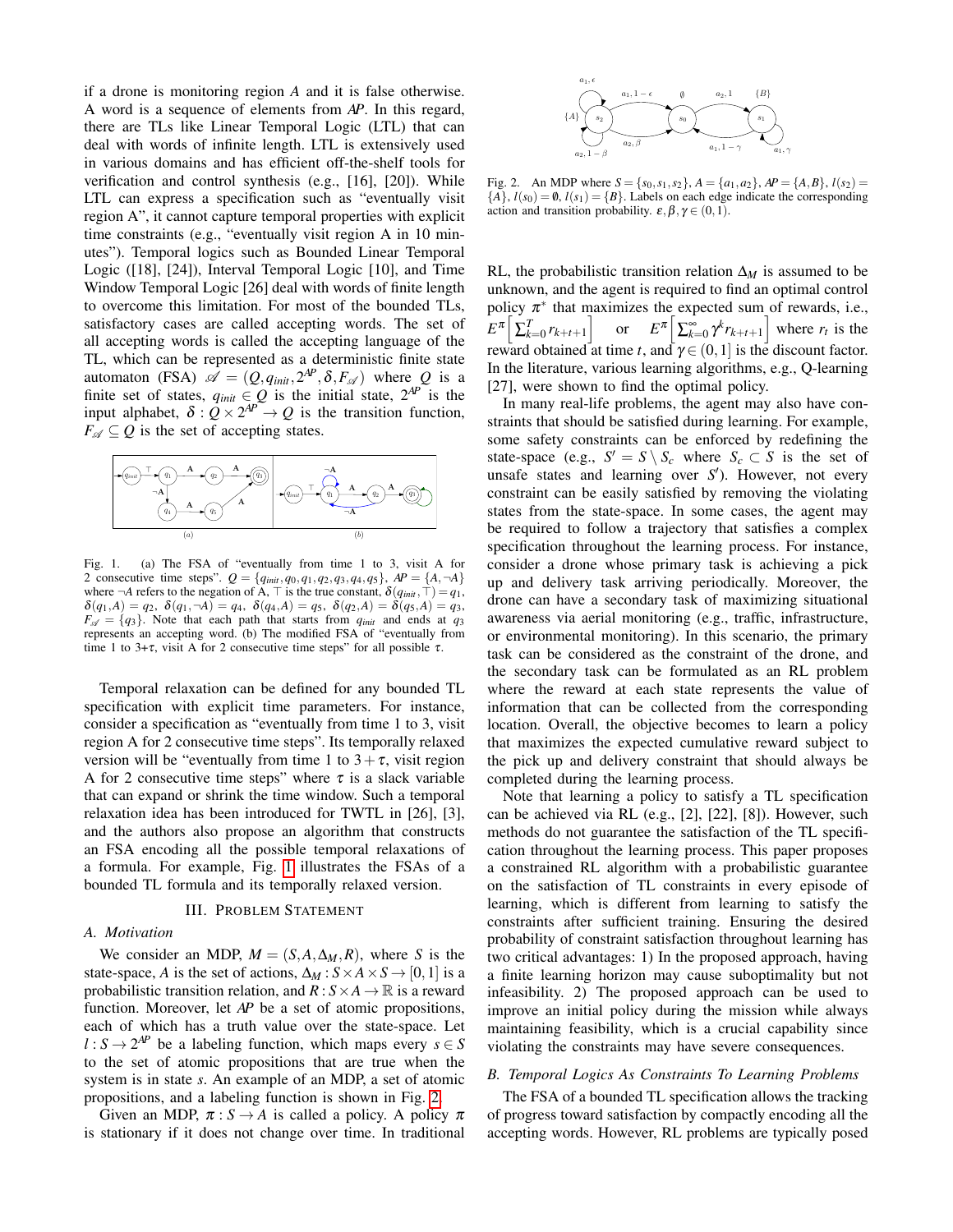in a stochastic setting where the actions may not always result in desired transitions that can lead to the violation of TL. Thus, a total FSA, which either accepts or rejects a word [9], is needed in learning problems to track both satisfying and violating cases. Alternatively, a temporal relaxation of the bounded TL can be used in learning problems since the backward edges in the FSA of a temporally relaxed formula also encode possible regression in the task satisfaction.

Furthermore, representing the transitions after the TL satisfaction is also important in learning problems because learning can continue if there is remaining time in the episode. To this end, a self loop needs to be added to the accepting state of the FSA (e.g., a self-loop to the state  $q_3$  in Fig. [1\(](#page-1-0)b)). Throughout this paper, when we say the FSA of a TL formula  $\phi$ , we consider the FSA<sup>[1](#page-2-0)</sup> corresponding to the temporal relaxation of the formula, i.e.,  $\phi(\tau)$ , with a selfloop added to the accepting state. Now, we formally define the RL problem with constraint satisfaction during learning.

**Problem 1** *Given an MDP M* =  $(S, A, \Delta_M, R)$  *with unknown transition probability function* ∆*<sup>M</sup> and unknown reward function R, a set of atomic propositions* AP*, a labeling function*  $l : S \rightarrow 2^{AP}$ , let  $\phi$  *be a TL constraint that needs to be satisfied periodically during learning. Given a desired probability of satisfaction*  $Pr_{des} \in [0, 1)$ *, learn the optimal control policy* 

$$
\pi^* = \arg\max_{\pi} E^{\pi} \Big[ \sum_{t=0}^{\infty} \gamma^t r_t \Big] \tag{1}
$$

*such that, in each episode j of the learning process,*

$$
\Pr\left(\mathbf{o}(j(T+1)),\mathbf{o}(j(T+1)+1),\ldots,\mathbf{o}(j(T+1)+T)\models\phi(\tau_j)\right)\ge Pr_{des},\quad\forall j\ge 0
$$
  

$$
\|\phi(\tau_j)\|\le T,
$$
  
(2)

*where*  $s_t$  *is the state at time t,*  $T = ||\phi(0)||$  *is the time bound*<sup>[2](#page-2-1)</sup> *of*  $\phi$  *with no relaxation,* **o** $(j(T+1))$ , **o** $(j(T+1))$  $1),...,$ **o** $(j(T+1)+T)$  *is an output word based on the state sequence*  $s_0, s_1, s_2, \ldots, s_T$  *over the MDP* (*e.g.,*  $\mathbf{o}(j(T+1)) =$  $l(s_{j(T+1)}), \|\phi(\tau_j)\|$  is the time bound of the relaxed formula  $\phi(\tau_i)$ *, and*  $\gamma \in (0,1]$  *is the discount factor.* 

#### IV. PROPOSED APPROACH

Learning with TL objectives or constraints cannot be achieved over a standard MDP which contains only the agent's current state. Suppose that an agent can move in both cardinal and ordinal directions on a grid as shown in Fig. [3.](#page-2-2) Let the task be "eventually visit A and then B". Given the agent's current state shown in triangle, it must learn to select 1) the action shown in green arrow if region A has not been visited yet, and 2) the action shown in red arrow if region A has been visited before. Overall, the agent needs to know both its current state and the task status to decide what to do next. An automaton constructed from the TL specification naturally keeps track of the task's progress. Hence, a typical approach to encode both the state transitions over an MDP and the task progress is to construct a product MDP.



<span id="page-2-2"></span>Fig. 3. An illustration of an agent (shown in triangle) and a task such as "eventually visit *A* and then visit *B*".

Definition 1 *(Product MDP) Given an MDP M, a set of atomic propositions AP, a labeling function*  $l : S \rightarrow 2^{AP}$ *, and an FSA*  $\mathscr A$ *, a product MDP is a tuple*  $\mathscr P = M \times \mathscr A =$  $(S_{\mathscr{P}}, P_{init}, A, \Delta_{\mathscr{P}}, R_{\mathscr{P}}, F_{\mathscr{P}})$ *, where* 

- $S_{\mathscr{P}} = S \times Q$  is a finite set of states;
- $P_{init} = S \times \{q_{init}\} \subseteq S \mathcal{P}$  *is the set of initial states;*
- *A is the set of actions;*
- $\Delta_{\mathscr{P}}$ :  $S_{\mathscr{P}} \times A \times S_{\mathscr{P}} \rightarrow [0,1]$  *is the probabilistic transition relation such that for any two states,*  $p = (s, q) \in S_{\mathcal{P}}$  *and*  $p' = (s', q') \in S_{\mathscr{P}}$ , and any action  $a \in A$ ,  $\Delta_{\mathscr{P}}(p, a, p') =$  $\Delta_M(s, a, s')$  and  $\delta(q, l(s)) = q'$ ;
- $R_{\mathscr{P}}: S_{\mathscr{P}} \times A \rightarrow \mathbb{R}$  *is the reward function such that*  $R_{\mathscr{P}}(p,a) = R(s,a)$  *for*  $p = (s,q) \in S_{\mathscr{P}}$ *;*
- $F_{\mathscr{P}} = (S \times F_{\mathscr{A}}) \subseteq S_{\mathscr{P}}$  *is the set of accepting states.*

<span id="page-2-4"></span><span id="page-2-3"></span>In Problem [1,](#page-2-3) the time bound of the TL constraint  $\phi$ determines the episode length, and the remaining episode time is also critical to the optimal action selection. Again, consider the example in Fig. [3.](#page-2-2) This time, let "eventually visit A and then visit B" be a constraint during learning. If the agent shown in triangle has not satisfied this constraint yet and the episode has just started, it can either explore the environment by selecting an admissible action or make progress towards the satisfaction of the constraint by selecting the green arrow. Now, suppose that the agent is at the same state, the constraint has not been satisfied yet, but the episode is about to finish. In that case, the agent must pick the green arrow for constraint satisfaction. Overall, learning under a bounded TL constraint needs to be achieved over a space that encodes the physical state, the automaton state, and the remaining episode time.

**Definition 2** *(Time-Product MDP)* Given a product MPD  $\mathscr P$ *and a time set*  $\mathscr{T} = \{0, \ldots, T\}$ *, a time-product MPD is a*  $\textrm{tuple} \ \mathscr{P}^{\mathscr{T}} = \mathscr{P} \times \mathscr{T} = (S^{\mathscr{T}}_{\mathscr{P}}, P^{\mathscr{T}}_{init}, A, \Delta^{\mathscr{T}}_{\mathscr{P}}, R^{\mathscr{T}}_{\mathscr{P}}, F^{\mathscr{T}}_{\mathscr{P}}) \ \textrm{where,}$ 

- $S_{\mathscr{P}}^{\mathscr{T}} = S_{\mathscr{P}} \times \mathscr{T}$  *is a finite set of states;*
- $P_{\text{init}}^{\mathcal{T}} = P_{\text{init}} \times \{0\} \subseteq S_{\mathcal{P}}^{\mathcal{T}}$  *is the set of initial states;*
- *A is the set of actions;*
- $\Delta^{\mathcal{T}}_{\mathcal{P}}$ :  $S^{\mathcal{T}}_{\mathcal{P}} \times A \times S^{\mathcal{T}}_{\mathcal{P}} \mapsto [0,1]$  *is the probabilistic transition relation such that*  $\Delta^{\mathcal{T}}_{\mathcal{P}}(p_i^t, a, p_j^{t+1}) = \Delta_{\mathcal{P}}(p_i, a, p_j)$  *for an action a*  $\in$  *A and two time-product MDP states*  $p_i^t =$  $(p_i, t) \in S^{\mathcal{T}}_{\mathcal{P}}$  and  $p_j^{t+1} = (p_j, t+1) \in S^{\mathcal{T}}_{\mathcal{P}};$
- $R_{\mathscr{P}}^{\mathscr{T}}: S_{\mathscr{P}}^{\mathscr{T}} \times A \mapsto \mathbb{R}$  *is the reward function such that*  $R\frac{\mathcal{F}}{\mathcal{P}}(p^t, a) = R_{\mathcal{P}}(p, a)$  *and*  $p^t = (p, t) \in S_{\mathcal{P}}^{\mathcal{F}}$ ;
- $F_{\mathscr{P}}^{\mathscr{T}} = (F_{\mathscr{P}} \times \mathscr{T}) \subseteq S_{\mathscr{P}}^{\mathscr{T}}$  *is the set of accepting states.*

In this paper, we propose a solution to Problem [1](#page-2-3) by introducing a modified Q-learning algorithm which is executed over a time-product MDP and ensures probabilistic guarantees for TL constraint satisfaction while learning the

<span id="page-2-0"></span><sup>&</sup>lt;sup>1</sup>An algorithm for the construction of the FSA for a temporally relaxed TWTL can be found in [26].

<span id="page-2-1"></span><sup>&</sup>lt;sup>2</sup>The time bound of  $\phi$  is the maximum time needed to satisfy it [26].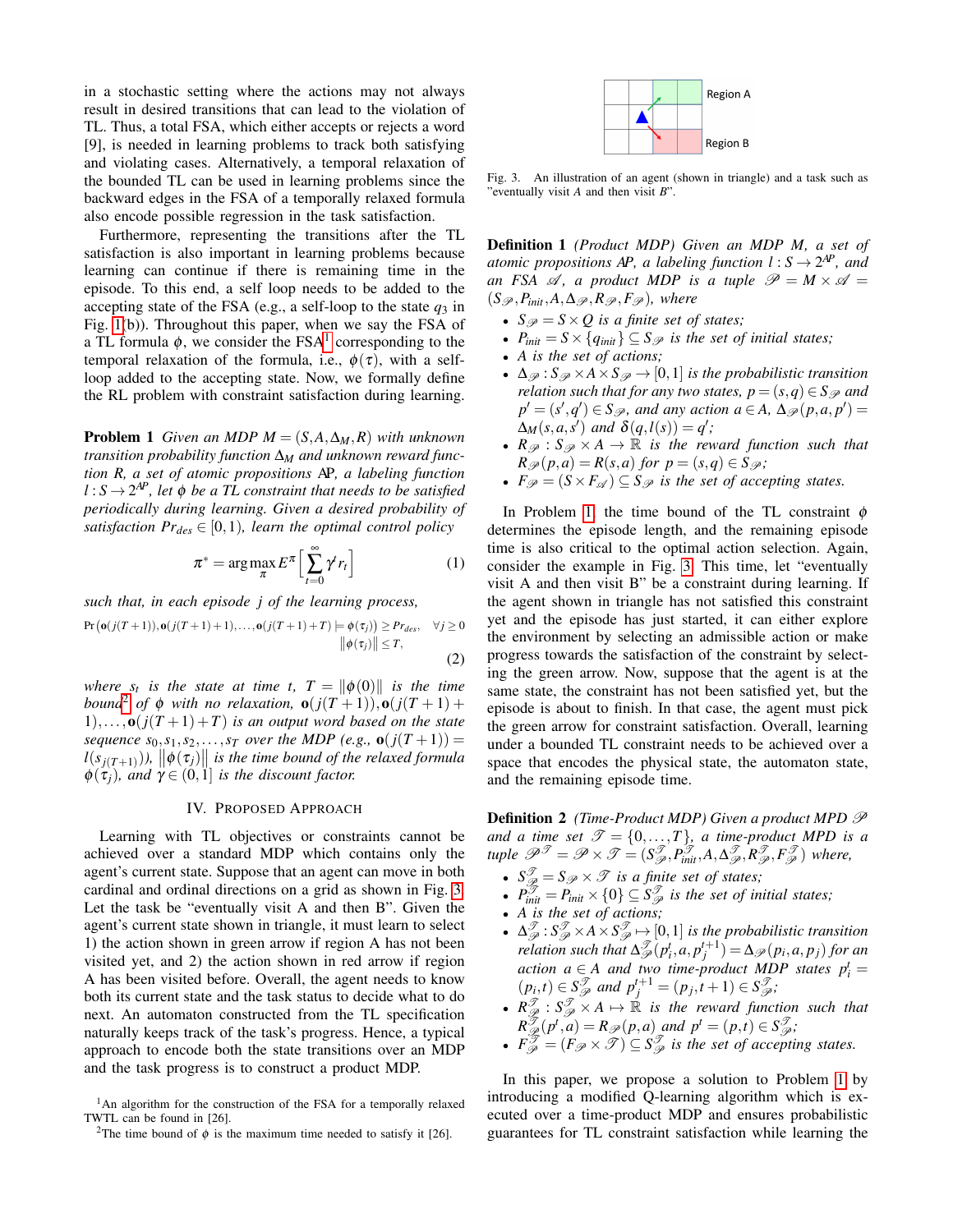optimal policy. The proposed algorithm is different than standard Q-learning in terms of the action selection at each state. In standard Q-learning, actions are selected based on only exploration-exploitation considerations. In our problem, we want to achieve probabilistic constraint satisfaction guarantees in each episode. To this end, we derive an equation that can evaluate the worst case probability of reaching an accepting state from the current state on the time-product MDP. In cases where the worst case satisfaction probability of the next state becomes smaller than the desired probability, an action is selected to minimize the distance to the accepting states. Before explaining the details of the algorithm, we make some mild assumptions and introduce a few definitions.

<span id="page-3-0"></span>**Assumption 1** *Given some*  $\varepsilon \in [0,1)$ *, for each state s and action a of the MDP, the states s* such that  $\Delta_M(s, a, s') > 0$ *and the states s*<sup>*n*</sup> *such that*  $\Delta_M(s, a, s'') \geq 1 - \varepsilon$  *are known.* 

Note that Assumption [1](#page-3-0) does not require knowing the actual transition probabilities. Instead, it only requires knowing which transitions are feasible and which of those feasible transitions are sufficiently likely to occur for each stateaction pair. For example, for a mobile agent as in Fig. [3,](#page-2-2) suppose that each action (e.g., "move up") results in moving to the desired cell with probability 0.9 or moving to one of the other adjacent cells with probability 0.1. While the actual values of these probabilities are unknown, some prior information (empirical data) may indicate that for each action the only transition that occurs with probability at least 0.7  $(\varepsilon = 0.3)$  is moving to the desired cell.

Definition 3 (ε−Stochastic Transition) *For any timeproduct MDP and*  $\varepsilon \in [0,1)$ *, we say that*  $(p_i^t, a, p_j^{t+1})$  *is an* ε−*stochastic transition if the probability of such a transition*  $\int$ *is at least*  $1 - \varepsilon$ *, i.e.,*  $\Delta^{\tilde{\mathcal{F}}}_{\mathcal{P}}(p_i^t, a, p_j^{t+1}) \geq 1 - \varepsilon$ *.* 

As per the definition of  $\varepsilon$ -stochastic transitions, a 0stochastic transition  $(p_i^t, a, p_j^{t+1})$  is one that occurs with probability 1 if action *a* is taken at state  $p_i^t$ . At the other extreme, as  $\varepsilon$  approaches 1, any feasible transition  $(p_i^t, a, p_j^{t+1})$ becomes an  $\varepsilon$ -stochastic transition. Next, we will define the *distance under* ε−*stochastic transitions*. Note that there exist similar distance definitions in the literature (e.g., [7], [25], [19]) for control synthesis problems. In this paper, we will use the distance under  $\varepsilon$ −stochastic transitions to derive a novel lower bound on the probability of reaching an accepting state within a desired time.

Definition 4 (Distance under ε−Stochastic Transitions) *For any two time-product MDP states*  $p_i^t, p_j^{t + \Delta t} \in S_{\mathscr{P}}^{\mathscr{T}}$  and  $\varepsilon \in [0,1)$ , the distance between these two states under  $\varepsilon$ -*stochastic transitions is dist*<sup> $\varepsilon$ </sup>( $p_i^t$ , $p_j^{t + \Delta t}$ ) =  $\Delta t$  *if there exists a path from*  $p_i^t$  *to*  $p_j^{t + \Delta t}$  *under*  $\varepsilon$  *– <i>stochastic transitions. Also, for each*  $p_i^t \in S_{\mathscr{P}}^{\mathscr{T}}, N_{\mathscr{E}}(p_i^t)$  *denotes the neighborhood of*  $p_i^t = (p_i, t)$  *under*  $\varepsilon$ −*stochastic transitions, i.e.,* 

$$
N_{\varepsilon}(p_i^t) = \{ (p_j, t+1) \mid \exists a \in A : \Delta_{\mathscr{P}}(p_i, a, p_j) \ge 1 - \varepsilon \}, \tag{3}
$$

which is the set of time-product MDP states  $p_j^{t+1}$  that can be *reachable from*  $p_i^t$  *in one time step, i.e., dist*<sup>ε</sup> $(p_i^t, p_j^{t+1}) = 1$ *.* 

Note that if two time-product MDP states  $p_i^t$  and  $p_j^{t+1}$ are disconnected, then  $dist^{\epsilon}(p_i^t, p_j^{t+1}) = \infty$ . The distance of a time-product MDP state  $p_i^t$  to the set  $X \subseteq S_{\mathscr{P}}^{\mathscr{T}}$  under  $\varepsilon$ —stochastic transitions is  $d^{\varepsilon}(p_i^t, X) = \min_{p_j^{\tau} \in X} dist^{\tilde{\varepsilon}}(p_i^t, p_j^{\tau}).$ In the following definition, we consider the set  $X$  as the set of accepting states  $F_{\mathscr{P}}^{\mathscr{T}} \subseteq S_{\mathscr{P}}^{\mathscr{T}}$ , and  $d^{\varepsilon}(p_i^t)$  will refer to the distance from  $p_i^t$  to the set  $F_{\mathscr{P}}^{\mathscr{T}}$  under  $\varepsilon$  –stochastic transitions in the remainder of the paper.

**Definition 5 (Distance-To-** $F_{\mathscr{P}}^{\mathscr{T}}$ **)** For any state  $p^t \in S_{\mathscr{P}}^{\mathscr{T}}$  of a *time-product MDP, the distance of p<sup>t</sup> to the set of accepting states F*<sup>T</sup> <sup>P</sup> *under* ε*-stochastic transitions is*

<span id="page-3-4"></span>
$$
d^{\varepsilon}(p^t) = \min_{p_j^{\tau} \in F_{\mathcal{P}}^{\mathcal{F}}} dist^{\varepsilon}(p^t, p_j^{\tau}). \tag{4}
$$

<span id="page-3-1"></span>Assumption 2 *The MDP and the FSA are such that any feasible transition on the resulting time-product MDP can increase the distance-to-* $F^{\mathcal{T}}_{\mathcal{P}}$  *by at most one.* 

Remark 1 *We use Assumption [2](#page-3-1) for the simplicity of the expressions derived in this paper, particularly the lower bound in* [\(6\)](#page-3-2)*. This assumption can be relaxed/removed and Alg. 1 can be modified accordingly to obtain similar guarantees on the constraint satisfaction. For example, the maximum increase in distance-to-* $F_{\mathscr{P}}^{\mathscr{T}}$  *under the feasible transitions on the time-product MDP can be used to obtain a similar yet more conservative lower bound in* [\(6\)](#page-3-2)*. Accordingly, a variant of Alg. 1 can be designed to ensure the desired probability of constraint satisfaction without requiring Assumption [2.](#page-3-1)*

**Definition 6 (Go-to-** $F^{\mathcal{T}}_{\mathcal{P}}$  **Policy)** *Given any time-product*  $MDP$  and  $\varepsilon \in [0,1)$ ,  $Go-to-F_{\mathscr{P}}^{\mathscr{T}}, \pi_{GO}^{\varepsilon} : S_{\mathscr{P}}^{\mathscr{T}} \to A$ , is a sta*tionary policy over the time-product MDP*  $\mathscr{P}^{\mathscr{T}}$  *such that* 

<span id="page-3-3"></span>
$$
\pi_{GO}^{\varepsilon}(p^{t}) = \arg\min_{a \in A} d_{min}^{\varepsilon}(p^{t}, a), \tag{5}
$$

*where*  $d_{min}^{\varepsilon}(p^t, a)$  *is the smallest distance-to-* $F_{\mathscr{P}}^{\mathscr{T}}$  *among the states that can be reached from p<sup>t</sup> via a with probability at least* 1 – *ε*, *i.e.*,  $d_{min}^{\varepsilon}(p^t, a) = \min_{p_j^{t+1} : \Delta_{\mathscr{P}}^{\mathscr{F}}(p^t, a, p_j^{t+1}) \ge 1-\varepsilon}$  $d^{\varepsilon}(p_j^{t+1}).$ 

**Lemma 1** *For any*  $p^t \in S_{\mathcal{P}}^{\mathcal{T}}$  *and integer*  $k \geq 0$ *, let*  $Pr\left(p^t \stackrel{k}{\rightarrow} F_{\mathscr{P}}^{\mathscr{T}}; \pi_{GO}^{\varepsilon}\right)$  *be the probability of reaching the set of accepting states*  $F_{\mathscr{P}}^{\mathscr{T}} \subseteq S_{\mathscr{P}}^{\mathscr{T}}$  *from p<sup>t</sup>* in the next k time steps  $\omega$ *under the policy*  $\pi_{GO}^{\varepsilon}$ *. If*  $d^{\varepsilon}(p^t) < \infty$  *for every*  $p^t \in S_{\mathscr{P}}^{\mathscr{T}}$ *, then* 

<span id="page-3-2"></span>
$$
\Pr\left(p^t \stackrel{k}{\to} F_{\mathscr{P}}^{\mathscr{T}}; \pi_{GO}^{\varepsilon}\right) \ge \sum_{i=0}^{\lfloor \frac{k-d^{\varepsilon}(p^t)}{2} \rfloor} \frac{k!}{(k-i)!i!} \varepsilon^i (1-\varepsilon)^{k-i}, \quad (6)
$$

*for every state*  $p^t \in S_{\mathcal{P}}^{\mathcal{T}}$  *such that*  $k \geq d^{\mathcal{E}}(p^t)$ *.* 

*Proof:* If  $d^{\varepsilon}(p^t) < \infty$  for every  $p^t \in S_{\mathscr{P}_{\infty}}^{\mathscr{T}}$ , then it is possible to reach the set of accepting states  $\tilde{F}_{\mathcal{P}}^{\mathcal{J}}$  from any state  $p^t \notin F_{\mathscr{P}}^{\mathscr{T}}$  via a finite number of  $\varepsilon$ -stochastic transitions. For any such state  $p^t \notin F_{\mathscr{P}}^{\mathscr{T}}$ , the policy  $\pi_{GO}^{\varepsilon}$  in [\(5\)](#page-3-3) selects actions that drive the system to the set of accepting states over a shortest path under the  $\varepsilon$ -stochastic transitions. Accordingly, under  $\pi_{GO}^{\varepsilon}$ , each action reduces the distance to the set of accepting states by one with probability at least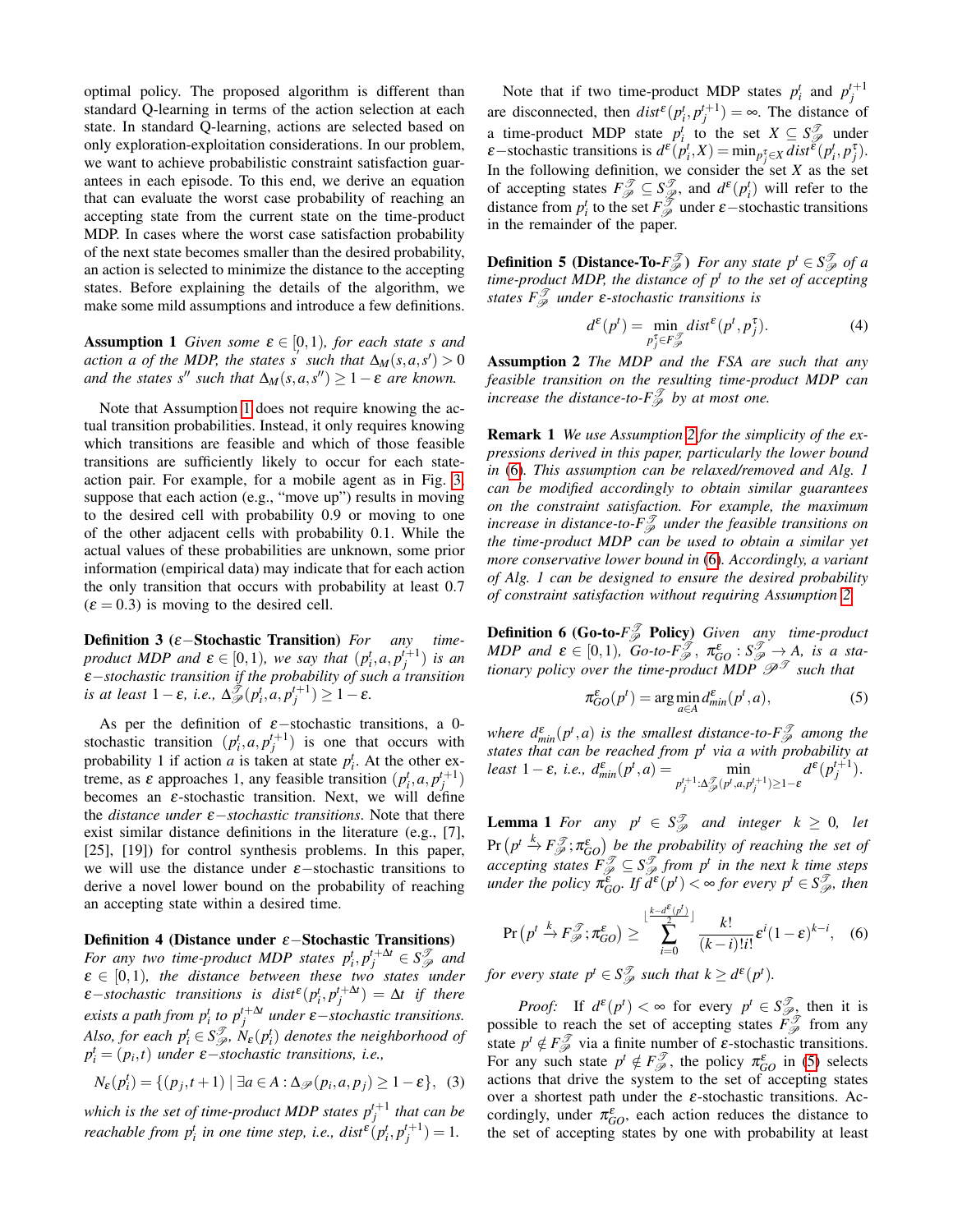$1-\varepsilon$ . In the remainder of proof, we refer to such transitions as "intended transitions". Furthermore, due to Assumption [2,](#page-3-1) the distance to the set of accepting states can increase at most by one under any feasible transition that may happen with the remaining probability ("unintended transitions"). Note that observing at most *imax* unintended transitions within the next  $k \ge i_{max}$  transitions ensures that the system reaches  $F_{\mathscr{P}}^{\mathscr{T}}$  as long as  $i_{max} \leq k - i_{max} - d^{\varepsilon}(p^t)$ , i.e.,  $i_{max} \leq \frac{k - d^{\varepsilon}(p^t)}{2}$  $\frac{(p)}{2}$ . Moreover, for any  $i \leq i_{max}$ , the number of all possible *k*-length sequences involving *i* unintended transitions and  $k - i$  intended transitions is  $\frac{k!}{(k-i)!i!}$ . Accordingly, since each intended transition occurs with probability at least  $1 - \varepsilon$ , for any  $i_{max} \leq k$ , the probability of observing a sequence of *k* transitions involving at least *k*−*imax* intended transitions (at most *imax* unintended transitions) is lower bounded by

$$
\sum_{i=0}^{i_{max}} \frac{k!}{(k-i)!i!} \varepsilon^i (1-\varepsilon)^{k-i}.\tag{7}
$$

By setting *imax* equal to the largest possible value ensuring convergence to  $F_{\mathscr{P}}^{\mathscr{T}}$ , i.e.,  $i_{max} = \lfloor \frac{k - d^{\mathscr{E}}(p^t)}{2} \rfloor$  $\frac{\tau(p)}{2}$ , we obtain [\(6\)](#page-3-2) for every  $p^t \in S^{\mathcal{T}}_{\mathcal{P}}$  such that  $k \geq d^{\varepsilon}(p^t)$ .

In light of Lemma [1,](#page-3-2) we propose Alg. 1 for the construction of the time-product MDP and pruning of the feasible actions at each time-product MDP state. Overall, if an action taken at a time-product MDP state  $p<sup>t</sup>$  may result in a transition to another state  $r^{t+1}$  such that [\(6\)](#page-3-2) does not hold for  $r^{t+1}$  or the remaining episode time is smaller than  $d^{\varepsilon}(r^{t+1})$ , then Alg. 1 removes that action from the feasible action set of  $p^t$ .

| Alg. 1: Offline construction of the pruned time-product MDP                                                                                                                                                                                                    |  |  |  |  |  |  |  |  |
|----------------------------------------------------------------------------------------------------------------------------------------------------------------------------------------------------------------------------------------------------------------|--|--|--|--|--|--|--|--|
| <i>Input: T</i> (episode length), $\varepsilon$ (motion uncertainty according to Assumption 1)                                                                                                                                                                 |  |  |  |  |  |  |  |  |
| <i>Input: M</i> (MDP), $\Phi$ (TL task), $Pr_{des}$ (desired satisfaction probability)                                                                                                                                                                         |  |  |  |  |  |  |  |  |
| <i>Output:</i> $\mathcal{P}^{\mathcal{T}}$ (pruned time-product MDP)                                                                                                                                                                                           |  |  |  |  |  |  |  |  |
| 1: Create FSA of $\phi$ , $\mathscr{A} = (2, q_{init}, AP, \delta, F_{\mathscr{A}});$                                                                                                                                                                          |  |  |  |  |  |  |  |  |
| 2: Create product MDP, $\mathcal{P} = M \times \mathcal{A} = (S_{\mathcal{P}}, P_{init}, A, \Delta_{\mathcal{P}}, R_{\mathcal{P}}, F_{\mathcal{P}});$                                                                                                          |  |  |  |  |  |  |  |  |
| 3 : Create time-product MDP, $\mathcal{P}^{\mathcal{T}} = \mathcal{P} \times \{0, \ldots, T\} = (S^{\mathcal{T}}_{\mathcal{P}}, P^{\mathcal{T}}_{init}, A, \Delta^{\mathcal{T}}_{\mathcal{P}}, R^{\mathcal{T}}_{\mathcal{P}}, F^{\mathcal{T}}_{\mathcal{P}});$ |  |  |  |  |  |  |  |  |
| 4 : Calculate the distance-to- $F_{\mathscr{P}}$ , i.e., $d^{\varepsilon}(p^t)$ for all $p^t \in S_{\mathscr{P}}^{\mathscr{T}}$ based on (4);                                                                                                                  |  |  |  |  |  |  |  |  |
| 5 : <b>Initialization:</b> $Act(p^t) = A$ for all $p^t \in S^{\mathcal{T}}_{\infty}$                                                                                                                                                                           |  |  |  |  |  |  |  |  |
| 6: for each non-accepting state $p^t \in S^{\mathcal{T}}_{\mathcal{P}} \setminus F^{\mathcal{T}}_{\mathcal{P}}$                                                                                                                                                |  |  |  |  |  |  |  |  |
| for each action $a \in \text{Act}(p^t)$ and $t \in \{0, , T-1\}$<br>7:                                                                                                                                                                                         |  |  |  |  |  |  |  |  |
| Find $N(p^t, a) = \{(r, t+1) \Delta \mathcal{P}(p, a, r) > 0\}$ (states reachable from $p^t$ under a);<br>8:                                                                                                                                                   |  |  |  |  |  |  |  |  |
| $d_{max} = \max_{r^{t+1} \in N(n^t, a)} d^{\varepsilon}(r^{t+1});$<br>9:                                                                                                                                                                                       |  |  |  |  |  |  |  |  |
| $k = T - t$ (the remaining episode time);<br>10:                                                                                                                                                                                                               |  |  |  |  |  |  |  |  |
| $i_{max} = \lfloor \frac{k-1-d_{max}}{2} \rfloor$ ;<br>11:                                                                                                                                                                                                     |  |  |  |  |  |  |  |  |
| if $i_{max} < 0$ or $\sum_{k=0}^{i_{max}} \frac{(k-1)!}{(k-1-i)!i!} \varepsilon^{i} (1-\varepsilon)^{k-1-i} < Pr_{des}$<br>12:                                                                                                                                 |  |  |  |  |  |  |  |  |
| $Act(p^{t}) = Act(p^{t}) \setminus \{a\}$ ;<br>13:                                                                                                                                                                                                             |  |  |  |  |  |  |  |  |
| end if<br>14:                                                                                                                                                                                                                                                  |  |  |  |  |  |  |  |  |
| end for<br>15:                                                                                                                                                                                                                                                 |  |  |  |  |  |  |  |  |
| $16:$ end for                                                                                                                                                                                                                                                  |  |  |  |  |  |  |  |  |
| $17: \mathscr{P}^{\mathscr{T}} = (S^{\mathscr{T}}_{\mathscr{A}}, P^{\mathscr{T}}_{init}, Act : S^{\mathscr{T}}_{\mathscr{A}} \rightarrow 2^A, \Delta^{\mathscr{T}}_{\mathscr{A}}, R^{\mathscr{T}}_{\mathscr{A}}, F^{\mathscr{T}}_{\mathscr{A}});$              |  |  |  |  |  |  |  |  |

Algorithm 1 is executed offline and its inputs are MDP *M*, the TL constraint  $\phi$ , the desired probability of satisfaction *Prdes*, episode length *T* calculated from the time bound of  $\phi$ , and the algorithm parameter  $\varepsilon$  which is a conservative bound of the motion uncertainty according to Assumption [1.](#page-3-0) Algorithm 1 starts with the construction of the FSA, then the product MDP, and then the time-product MDP (lines 1- 3). For each time-product MDP state, the distance-to- $F$  is calculated based on [\(4\)](#page-3-4) (line 4). Then, the feasible action set *Act*(.) at each time-product MDP state is initialized with, *A*, the action set of MDP (line 5). Note that some actions in *A* at particular states should not be taken to ensure the TL satisfaction. For example, if the constraint has not been satisfied yet and the remaining episode time is small, then actions leading to progress to the satisfaction should be selected rather than doing random exploration. For this reason, lines 6-16 are executed to prune the action sets to ensure the probabilistic satisfaction of  $\phi$ . At each nonaccepting state  $p<sup>t</sup>$  and for each action *a* that can be taken at  $p<sup>t</sup>$ , first the set of states that can be reached from  $p<sup>t</sup>$ under *a* are found (line 8). Then, the maximum distanceto- $F_{\mathscr{P}}$  is computed (line 9). This mainly captures the worst case (the furthest distance to the satisfaction) after taking *a*. Line 10 computes the number of actions *k* that can be taken within the remaining episode time (including the current action selection). Line 11 calculates *imax* based on *k* and  $d_{max}$ . Note that if  $i_{max} < 0$ , then the distance-to- $F_{\mathscr{P}}$ is greater than the number of actions that can be taken in the next time step  $k - 1$ , which means that there is no way to satisfy the constraint. Thus, the algorithm considers the worst case situation (increasing the distance to  $F$ <sub> $\mathcal{P}$ </sub> by one) after taking action *a*. If there is insufficient time to satisfy the constraint  $(i_{max} < 0)$  or the lower bound satisfaction probability (Lemma [1\)](#page-3-2) at the worst case state is less than  $Pr_{des}$ , then *a* is pruned from  $Act(p^t)$  (line 13). After this pruning routine is done for each non-accepting state, the pruned time-product MDP is constructed in line 17.

Finally, we propose Alg. 2 which is a modified *Q*-learning algorithm executed over the pruned time-product MDP. For each time-product MDP state *z*, if the feasible action set  $Act(z)$  is empty, then an action is selected according to the policy  $\pi_{GO}^{\varepsilon}$  in order to do progress to the constraint satisfaction (line 5). If  $Act(z)$  is not empty, then an action is selected from  $Act(z)$  (line 7). The general steps for the *Q*updates are achieved in lines 9-12. When an episode ends, the next episode starts at the current physical state, but the automaton state and time are initialized as in line 14.

| Alg. 2: Probabilistically Guaranteed Constraint Satisfaction During Q-Learning                                                                                                                                                                  |  |  |  |  |  |  |  |
|-------------------------------------------------------------------------------------------------------------------------------------------------------------------------------------------------------------------------------------------------|--|--|--|--|--|--|--|
| <i>Input:</i> Time-product MDP $\mathcal{P}^{\mathcal{F}} = (S^{\mathcal{F}}_{\varphi}, P^{\mathcal{F}}_{init}, Act : S^{\mathcal{F}}_{\varphi} \to 2^A, \Delta^{\mathcal{F}}_{\varphi}, R^{\mathcal{F}}_{\varphi}, F^{\mathcal{F}}_{\varphi})$ |  |  |  |  |  |  |  |
| <i>Input:</i> Initial MDP state <i>Sinit</i>                                                                                                                                                                                                    |  |  |  |  |  |  |  |
| <i>Output:</i> $\pi : S^{\mathcal{T}}_{\mathcal{P}} \to A$ (policy maximizing the sum of rewards under TL constraint)                                                                                                                           |  |  |  |  |  |  |  |
| 1 : <b>Initialization:</b> Initial Q-table, $z = (s, q_{init}, 0) \in P_{init}^{\mathcal{I}}$ ;                                                                                                                                                 |  |  |  |  |  |  |  |
| 2 : for $j = 0$ : $N_{enisode}$                                                                                                                                                                                                                 |  |  |  |  |  |  |  |
| 3: for $t = 0$ : $T-1$                                                                                                                                                                                                                          |  |  |  |  |  |  |  |
| 4: if $Act(z) = \emptyset$                                                                                                                                                                                                                      |  |  |  |  |  |  |  |
| $a = \pi_{CO}^{\varepsilon}(z);$<br>5:                                                                                                                                                                                                          |  |  |  |  |  |  |  |
| 6 :<br>else                                                                                                                                                                                                                                     |  |  |  |  |  |  |  |
| Select an action a from $Act(z)$ via $\varepsilon$ -greedy or $\pi$ ;<br>7:                                                                                                                                                                     |  |  |  |  |  |  |  |
| end if<br>8:                                                                                                                                                                                                                                    |  |  |  |  |  |  |  |
| Take action a, observe the next state $z' = (s', q', t + 1)$ and reward r;<br>9:                                                                                                                                                                |  |  |  |  |  |  |  |
| $Q(z,a) = (1 - \alpha_{ep})Q(z,a) + \alpha_{ep}[r + \gamma \max_{\alpha} Q(z',a')]$ ;<br>10:                                                                                                                                                    |  |  |  |  |  |  |  |
| $\pi(z) = \arg \max Q(z, a)$ ;<br>11:                                                                                                                                                                                                           |  |  |  |  |  |  |  |
| $z = z'$<br>12:                                                                                                                                                                                                                                 |  |  |  |  |  |  |  |
| end for<br>13:                                                                                                                                                                                                                                  |  |  |  |  |  |  |  |
| $z = (s', q_{init}, 0);$<br>14:                                                                                                                                                                                                                 |  |  |  |  |  |  |  |
| $15:$ end for                                                                                                                                                                                                                                   |  |  |  |  |  |  |  |

Theorem 1 (Constraint Satisfaction) *Given an MDP and some*  $\varepsilon \in [0,1)$ *, let Assumptions [1](#page-3-0) and [2](#page-3-1) hold. Let T be the time bound of the TWTL constraint* φ *that should be satisfied with a probability of at least Prdes in each episode. If the set*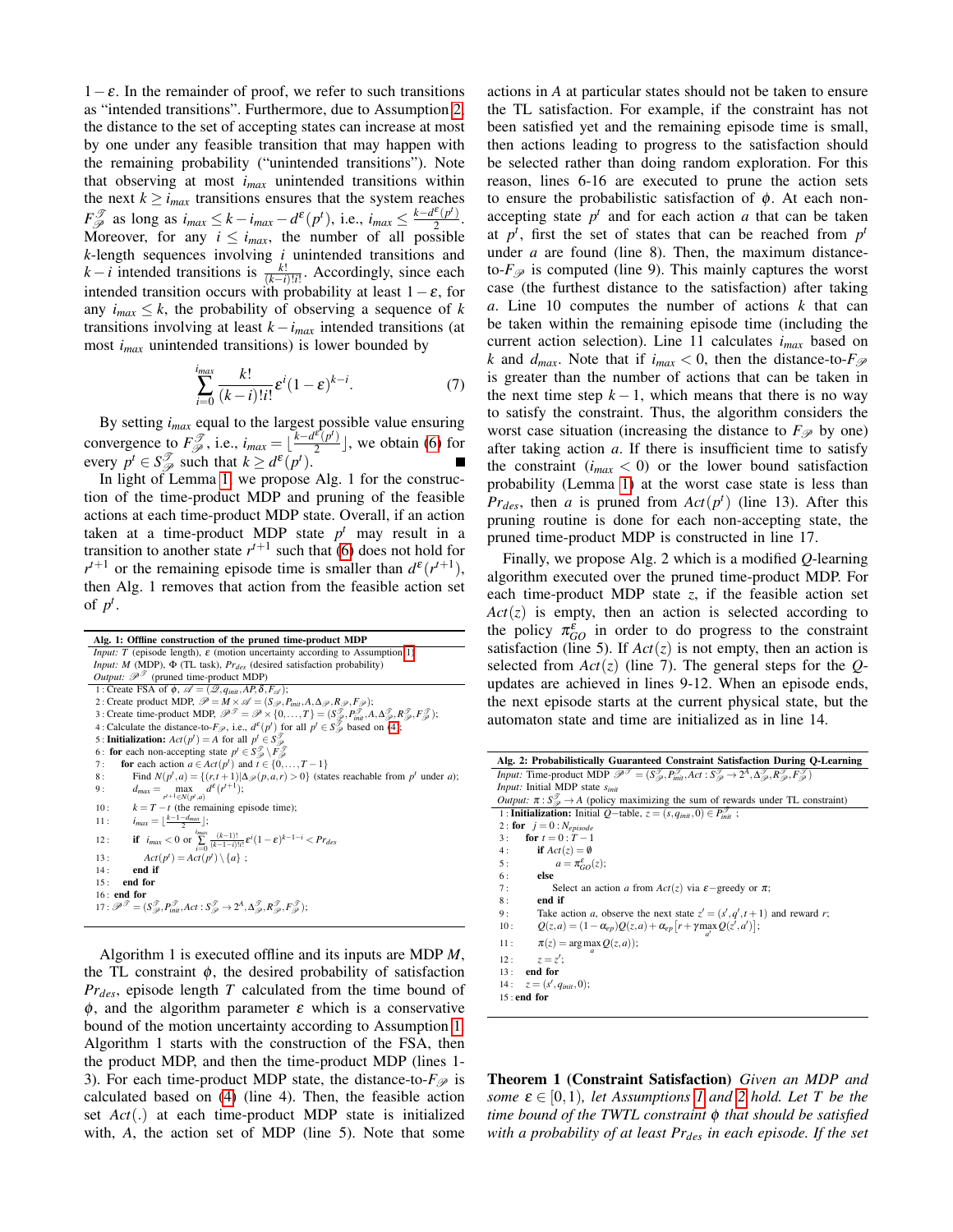*of initial states of the time-product MDP, i.e.,*  $P_{init}^{\mathcal{T}}$ *, satisfies* 

$$
\sum_{i=0}^{\lfloor \frac{T-d^{\varepsilon}(z)}{2} \rfloor} \frac{T!}{(T-i)!i!} \varepsilon^{i} (1-\varepsilon)^{T-i} \geq Pr_{des}, \,\forall z \in P_{init}^{\mathcal{T}},\qquad(8)
$$

 $\mathsf{f}$  then  $\Pr\big(\mathbf{o}(jT),\mathbf{o}(jT\!+\!1),\ldots,\mathbf{o}(jT\!+\!T)\big|\!\models\!\boldsymbol{\phi}(\tau_j)\big)\!\geq\!Pr_{des}$  for *all*  $j \geq 0$ *, where*  $o(jT)$ ,  $o(jT+1)$ ,...,  $o(jT+T)$  *is the output word in episode j.*

*Proof:* There are in total *T* actions to be taken in each episode of length *T*. Under Alg. 2, each action is taken either from the set *Act* (line 7 of Alg. 2) or by following the policy  $\pi_{GO}^{\varepsilon}$  (line 5 of Alg. 2). Accordingly, such sequences of *T* actions can be grouped into three disjoint sets: 1) sequences such that the last action taken at  $T - 1$  is selected from the set *Act*, 2) sequences such that the action at *t* is selected from the set *Act*, and all the following actions are taken according to the policy  $\pi_{GO}^{\varepsilon}$  for some  $t \in \{0, 1, ..., T-2\}$ , 3) all the actions are taken according to the policy  $\pi_{GO}^{\varepsilon}$ . These three sets are also illustrated in Fig. [4](#page-5-0) as different cases. We will now show that the probability of constraint satisfaction is at least  $Pr_{des}$  in each of these three cases.

|          |                                                                                                                                                                                                                       | 2      | <br>Т-3 | Г-2                                                                                                                                                                                                                    | T-1                                                                                                                                  |              |
|----------|-----------------------------------------------------------------------------------------------------------------------------------------------------------------------------------------------------------------------|--------|---------|------------------------------------------------------------------------------------------------------------------------------------------------------------------------------------------------------------------------|--------------------------------------------------------------------------------------------------------------------------------------|--------------|
| *        | *                                                                                                                                                                                                                     | $\ast$ | *       |                                                                                                                                                                                                                        | $\parallel$ Act $\parallel$                                                                                                          | Case 1       |
| $\ast$   | $\ast$                                                                                                                                                                                                                | $\ast$ |         |                                                                                                                                                                                                                        | * $\begin{array}{c c}\n & \n\text{Act} & \pi_{GO}^{\epsilon} \\ \text{Act} & \pi_{GO}^{\epsilon} & \pi_{GO}^{\epsilon}\n\end{array}$ |              |
| *        | ×.                                                                                                                                                                                                                    | $\ast$ | $Act$   |                                                                                                                                                                                                                        |                                                                                                                                      |              |
| $\vdots$ | $\vdots$                                                                                                                                                                                                              | ÷      | ÷.      |                                                                                                                                                                                                                        | 主事主                                                                                                                                  | Case 2       |
|          | $\begin{array}{c c} \ast & Act & \pi_{GO}^{\epsilon} & \cdots \\ Act & \pi_{GO}^{\epsilon} & \pi_{GO}^{\epsilon} & \cdots \\ \pi_{GO}^{\epsilon} & \pi_{GO}^{\epsilon} & \pi_{GO}^{\epsilon} & \cdots \\ \end{array}$ |        |         | $\begin{array}{c c} Act & \pi_{GO}^{\epsilon} & \pi_{GO}^{\epsilon} \\ \pi_{GO}^{\epsilon} & \pi_{GO}^{\epsilon} & \pi_{GO}^{\epsilon} \\ \pi_{GO}^{\epsilon} & \pi_{GO}^{\epsilon} & \pi_{GO}^{\epsilon} \end{array}$ |                                                                                                                                      |              |
|          |                                                                                                                                                                                                                       |        |         |                                                                                                                                                                                                                        |                                                                                                                                      |              |
|          |                                                                                                                                                                                                                       |        |         |                                                                                                                                                                                                                        |                                                                                                                                      | $\rm Case~3$ |

<span id="page-5-0"></span>Fig. 4. Possible sequences of actions generated in any episode via Alg. 2 are grouped into distinct sets based on whether the action at each time  $t \in \{0, 1, \ldots, T-1\}$  is taken from the set *Act* (line 7 of Alg. 2) or by following the policy  $\pi_{GO}^{\varepsilon}$  (line 5 of Alg. 2). The symbol  $*$  is used to allow for both possibilities, i.e., the action may be taken from *Act* or via  $\pi_{GO}^{\varepsilon}$ .

Case 1: Consider an arbitrary action sequence such that the last action taken at *T* − 1 is selected from the set *Act* according to line 7 of Alg. 2. This means that the system's time-product MDP state at time  $T-1$ ,  $p^{T-1}$ , was such that  $Act(p^{T-1}) \neq \emptyset$ . Note that  $Act(p^{T-1})$  only contains actions for which the condition in line 12 of Alg. 1 is false (hence the pruning in line 13 is not executed). Accordingly, we will show that if the last action is taken from the set  $Act(p^{T-1})$ , then the system must reach an accepting state. We will prove this statement by contradiction: suppose that the last action  $a \in \text{Act}(p^{T-1})$  but it results in a non-accepting state which has a positive finite distance  $d'$  to the set of accepting states. By definition, the maximum distance to the accepting states that can result from taking action *a* at state  $p^{T-1}$ , i.e.,  $d_{max}$ computed in line 9 of Alg. 1, satisfies  $d_{max} \ge d' > 0$ . Since the remaining episode time is  $k = 1$ ,  $i_{max}$  in line 11 of Alg. 1 becomes a negative number for any  $d_{max} > 0$ . If  $i_{max} < 0$ , then the condition in line 12 is true and the action *a* must have been pruned from  $Act(p^{T-1})$ , which is a contradiction. Consequently, whenever Alg. 2 generates an action sequence as in Case 1, the system is surely at an accepting state at the end of that episode, which implies the satisfaction of the constraint.

<span id="page-5-1"></span>Case 2: Consider an arbitrary action sequence such that for some  $t' \in \{0, 1, 2, \ldots, T - 2\}$ , the action at time  $t'$  is selected from the set  $Act(p^{t'})$ , and all the following actions (i.e., for all  $t \in \{t' + 1, \ldots, T - 1\}$  are taken according to the policy  $\pi_{GO}^{\varepsilon}$ . Accordingly, taking any action  $a' \in Act(p^{t'})$  at time *t*<sup>*'*</sup> ensures that Pr  $(p^{t'+1} \frac{T-t'-1}{T-t''} F_{\mathcal{P}}^{\mathcal{F}}; \pi_{GO}^{\varepsilon}) \geq Pr_{des}$ , i.e., constantly following  $\pi_{GO}^{\varepsilon}$  in the remaining time steps would drive the system to the set of accepting states with probability at least *Prdes* (if this is not true, then line 12 would have been executed and *a'* would have been pruned). Overall, this means that the probability of generating an accepting output word starting with a prefix  $p^0, \ldots, p^{t^{\prime}}$  and then by purely following the policy  $\pi_{GO}^{\bar{\epsilon}}$  from  $t' + 1$  to  $T - 1$  is greater than *Prdes*. Consequently, whenever Alg. 2 generates an action sequence as in Case 2, the system reaches an accepting state by the end of that episode with probability at least *Prdes*. Case 3: In this case, each action is taken according to the policy  $\pi_{GO}^{\varepsilon}$  for all  $t = \{0, 1, ..., T-1\}$ . In light of

Lemma [1,](#page-3-2) if [\(8\)](#page-5-1) is true, then  $Pr(p^0 \stackrel{T}{\rightarrow} F_{\mathscr{P}}^{\mathscr{T}}; \pi_{GO}^{\varepsilon}) \ge Pr_{des}$  for all  $p^0 \in S^{\mathcal{T}}_{\mathcal{P}}$ , which means that the probability of reaching an accepting state (or satisfying the constraint) by purely following the policy  $\pi_{GO}^{\varepsilon}$  is at least  $Pr_{des}$ .

Cases 1, 2, 3 are disjoint and cover all the possible outcomes under Alg. 2. Since the probability of constraint satisfaction in each case is at least *Prdes*, we conclude that the probability of constraint satisfaction is at least *Prdes* in each episode, i.e.,  $Pr(\mathbf{o}(jT), \mathbf{o}(jT+1), \ldots, \mathbf{o}(jT+T) \models \phi(\tau_j)) \ge$ *Pr*<sub>des</sub> for all  $j \ge 0$ , where  $o(jT), o(jT+1), \ldots, o(jT+T)$  is the output word in episode *j*.

Remark 2 (Optimality) *Given a finite MDP using Qlearning, if each action is repetitively implemented in each state for infinite number of times and the learning rate* α *decays appropriately, then the Q-values converge to the optimal Q-values with probability* 1 *[27]. In this paper, we use Q-learning over a finite time-product-MDP (the update rule is in line 10 in Alg. 2), and the Q-values of the timeproduct-MDP states will converge to the optimal Q-values if line 10 in Alg. 2 is updated infinitely many times.*

# V. SIMULATION RESULTS

In this section, we present some case studies implemented on Python 2.7, and performed on a PC with an Intel i7- 7700HQ CPU at 2.8 GHz processor and 16.0 GB RAM. In these case studies, we consider an agent moving over an  $8 \times 8$  grid as shown in Fig. [5](#page-6-0) and selecting actions from the set  $A = \{N, NE, E, SE, S, SW, W, NW, Stay\}$ . Under these actions, the agent can maintain its current position or move to any of the feasible neighboring cells (including those in the ordinal directions). Each action leads to the intended transition with probability 0.9 or to one of the other feasible transitions (selected uniformly at random) with probability 0.1. For example, if the agent takes the action *NE*, it moves to the neighboring cell in the direction *NE* with probability 0.9 or, with probability 0.1, it stays at its location or moves to a feasible neighboring cell in any of the other 7 directions.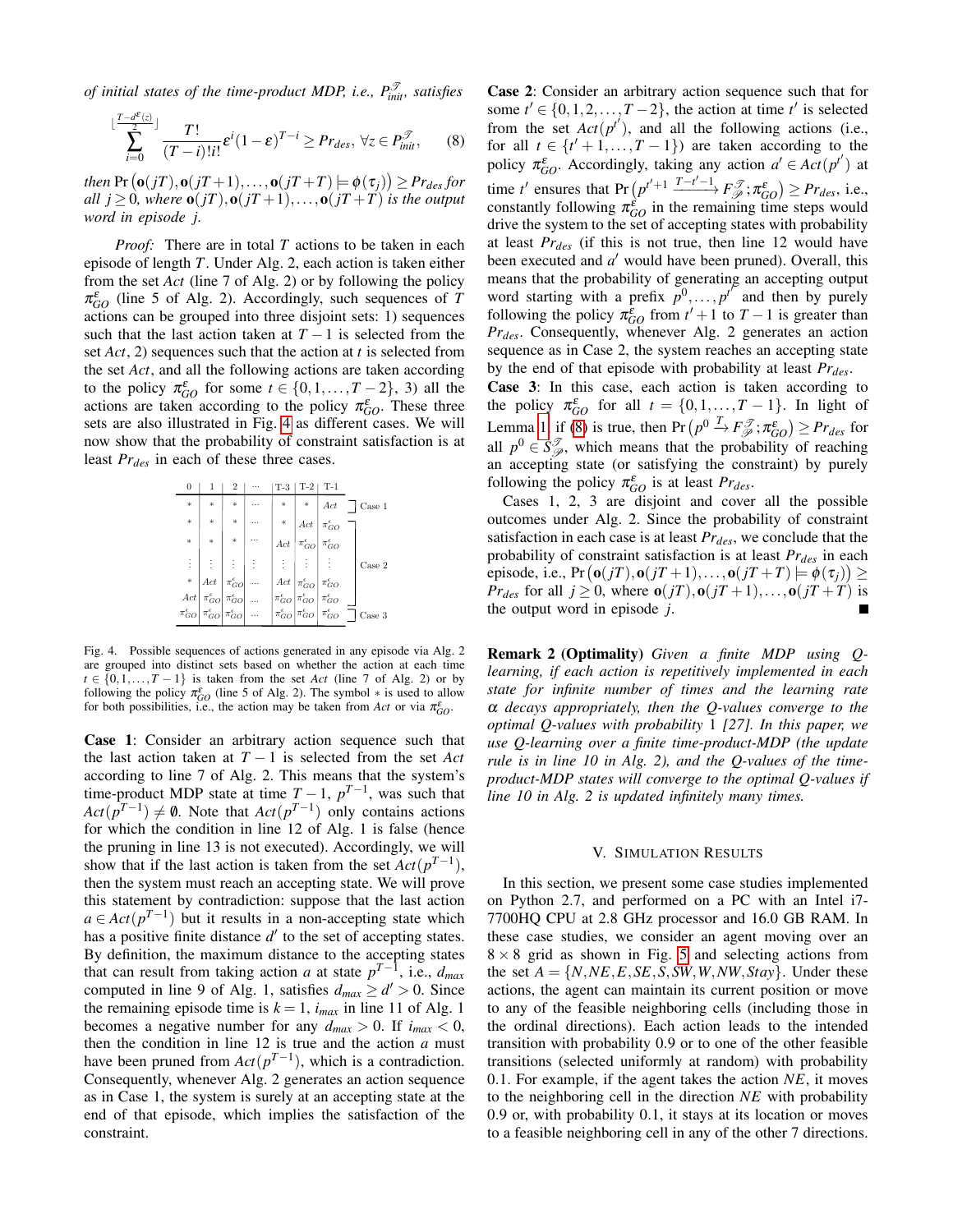

<span id="page-6-0"></span>Fig. 5. A grid environment where yellow, green, blue, red cells respectively represent the base station, the pick-up region, the delivery regions, and the obstacles. The gray cells (darker shade indicates a higher reward) are the regions in which monitoring is rewarded. The black arrows denote some sample trajectories, which are learned in three cases with different goals: (a) proposed algorithm after the first episode, (b) proposed algorithm at the end of the learning, (c) only maximizing the expected reward, and (d) only satisfying the TWTL specification.

We consider a scenario where the agent is required to periodically perform a pickup and delivery task while maximizing situational awareness by collecting measurements from the environment. Accordingly, the reward  $r<sub>t</sub>$  represents the value of monitoring the agent's current position on the grid and the discount factor in [\(1\)](#page-2-4) is selected as  $\gamma = 0.95$ . In Fig. [5,](#page-6-0) the light gray cells, the dark gray cell, and all the other cells yield a reward of 1, 10, and 0, respectively. The pickup and delivery task is encoded as a TWTL constraint:  $[H^1P]^{[0,20]}$ .( $[H^1D_1]^{[0,20]} \vee [H^1D_2]^{[0,20]}$ ).[ $H^1Base]^{[0,20]}$ , which means that *"go to the pickup location P and stay there for* 1 *time step in the first* 20 *time steps and immediately after that go to one of the delivery locations, D*<sup>1</sup> *or D*2*, and stay there for* 1 *time step within* 20 *time steps, and immediately after that go to Base and stay there for* 1 *time step within* 20 *time steps."*. Based on the time bound of this TWTL specification, the length of each episode is selected as 62 time steps.

We present our simulation results under five cases. The first three cases are performed to compare the performance under three different behaviors: 1) maximizing the expected reward under the TWTL constraint (proposed approach), 2) maximizing the expected reward without any constraint, and 3) learning to satisfy the TWTL formula. The fourth case is performed to demonstrate how the performance under the proposed approach changes when the desired probability of constraint satisfaction, *Prdes*, increases or the probabilities of likely transitions are underestimated, i.e., Alg. 2 is executed in this scenario with some  $\varepsilon > 0.1$ . Finally, the fifth case is performed to demonstrate the scalability of the proposed algorithm under varying sizes of the time-product MDP.

In Case 1, *Prdes* is chosen as 0.7 and Alg. 2 is executed by using  $\varepsilon = 0.1$  for 400000 episodes. The TWTL constraint is satisfied in 341060 episodes implying a success ratio  $0.853 > Pr<sub>des</sub> = 0.7$ . The run time of the algorithm is 537.3 seconds. We show a sample trajectory after the first episode and 400000 episodes in Fig. [5](#page-6-0) (a) and (b), respectively. Note that the agent satisfies the constraint by delivering to  $D_1$  in the first episode. However, the agent eventually learns that it can collect more rewards by delivering to  $D_2$  instead of  $D_1$ .

In Case 2, we remove the TWTL constraint and demonstrate the performance when the agent follows the standard Q-learning. This case is simulated for 15000 episodes with a run time of 5 seconds. As shown in Fig. [5\(](#page-6-0)c), the agent simply learns to quickly go to the highest reward zone.

In Case 3, we use the standard Q-learning to learn satis-

fying the desired TWTL task used in Case 1, without any consideration of the monitoring performance. To accomplish this, we assign rewards to the accepting states of the timeproduct MDP (the reward at any other state is zero). While the agent eventually learns to satisfy the TWTL constraint by following a shortest path as shown in Fig. [5\(](#page-6-0)d), there is no guarantee on the constraint satisfaction in the early stages of learning. In this case, the constraint is satisfied in only 143312 episodes, which is 35.8% of the total number of episodes. The total run time for this case is 199.8 seconds.

In Case 4, we investigate how the parameters  $\varepsilon$  and  $Pr_{des}$ influence the performance. To this end, the proposed algorithm is executed under varying values of  $Pr_{des} = 0.5, 0.6, 0.7$ and  $\varepsilon = 0.1, 0.15, 0.2$ . In this case,  $\varepsilon > 0.1$  indicates a conservative estimation of uncertainty. For example, for  $\varepsilon = 0.2$ , the proposed algorithm assumes that the agent can move in its intended direction with a probability at least 0.8 whereas such transitions actually occur with probability 0.9. The results for Case 4 are depicted in Table [I.](#page-7-0) For a fixed *Prdes*, we observe that increasing  $\varepsilon$  reduces collected reward and increases the probability of constraint satisfaction. This is due to the fact that overestimating the uncertainty makes the algorithm overly cautious in exploration and more inclined to first satisfy the TWTL constraint. Moreover, for a fixed ε, increasing *Prdes* reduces the collected reward since the constraint becomes more restrictive.

In Case 5, we consider the same structure of the TWTL task but with different time windows, i.e., we create three scenarios considering the TWTL specification  $[H^1P]^{[0,k]} \cdot ([H^1D_1]^{[0,k]} \ \vee \ [H^1D_2]^{[0,k]} ) \cdot [H^1Base]^{[0,k]}$  with  $k=$ 20,30,40). In all scenarios, the product-MDPs have 154 states since the structure of the relaxed automaton is independent from the time windows. However, the sizes of the time-product MDPs vary since the lengths of episodes are determined by the time windows (62,92,122 time steps). The time-product MDPs have 9548,14168,18788 states for  $k = 20,30,40$ , respectively, and their offline construction took approximately 3.44,8.65,22.66 seconds. The algorithm parameters are selected as  $\varepsilon = 0.15$  and  $Pr_{des} = 0.7$ . The success ratios in these three scenarios are observed as 0.95,0.97,0.97 which are all greater than  $Pr_{des} = 0.85$ . This difference between the success ratios and *Prdes* is mainly due to the overestimation of uncertainty, i.e.,  $\varepsilon = 0.15 > 0.1$ . The average rewards in the last 5000 episodes are observed as 155.04,361.99,582.39, respectively. As the time window